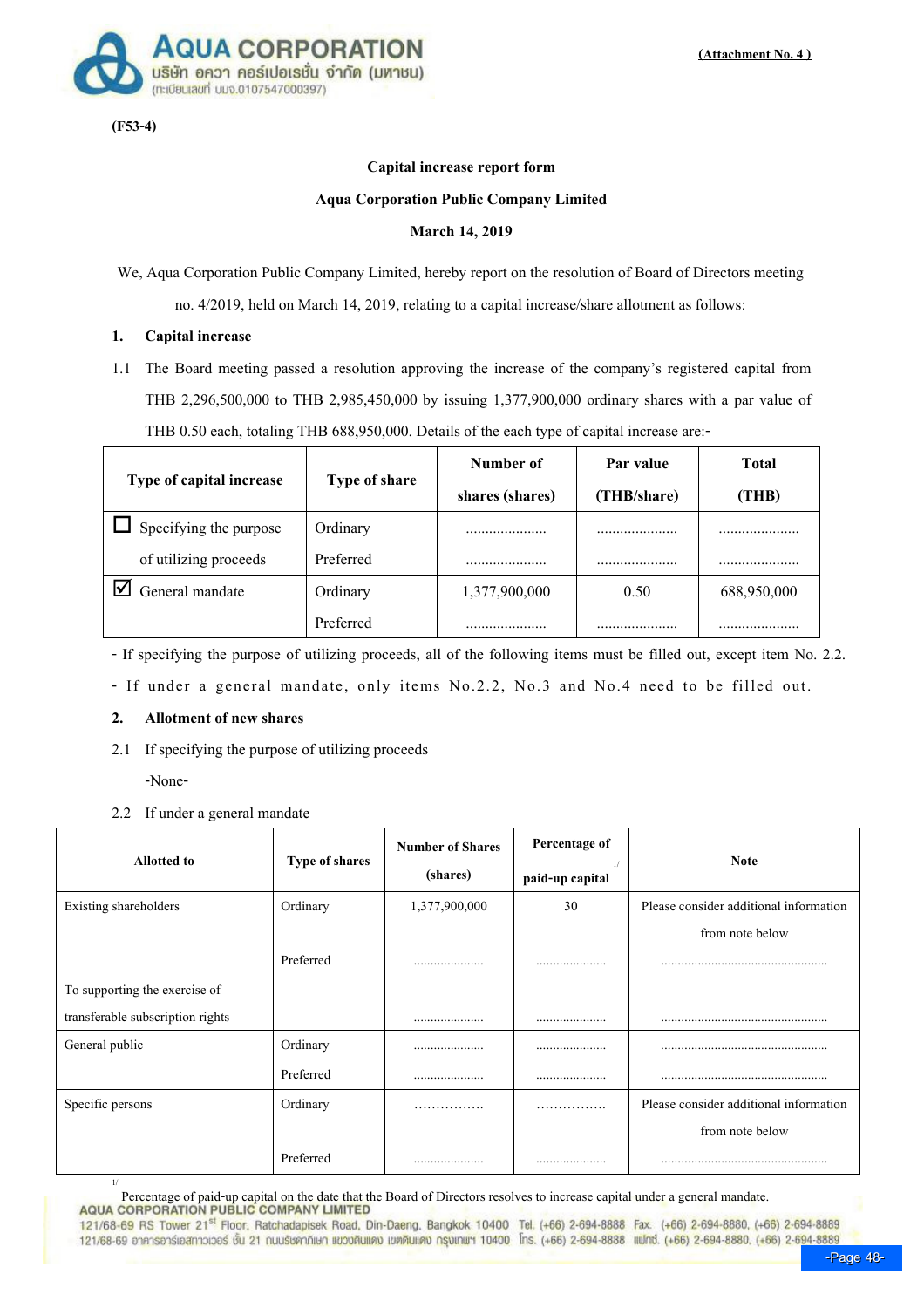

#### **Note**

The General Mandate whereby empowered the Board of Directors and/or the authorized director(s) are authorized to have the authority to determine the objectives in issuing and offering of such the newly issued ordinary shares, details and other conditions in issuing and offering of such the newly issued ordinary shares, including signing on the documents and related agreements as well as to take any actions necessary and appropriate in connection with issuing and offering of such the newly issued ordinary shares and listing of the newly issued shares on the Stock Exchange of Thailand ("SET") by allocating no more than ordinary shares 1,377,900,000 shares for offering to the existing shareholders of the company in proportion to their shareholding (Right Offering: RO)

#### 3. Schedule for a shareholders' meeting to approve the capital increase/allotment

The Annual General Meeting of Shareholders 2019 is scheduled to be held on Monday April 22, 2019 at 2.00 p.m. at Grand Mercure Bangkok Fortune , Platinum Hall, 3rd Floor, 1 Ratchadapisek Road, Din-Daeng, Bangkok 10400. The list of shareholders who entitled to attend the Annual General Meeting of Shareholders 2019 determine on March 29, 2019 (Record date).

# 4. Approval of the capital increase/share allotment by relevant governmental agency and conditions thereto (if any)

The company will register the increase of registered capital and paid-up capital with the department of business development, Ministry of Commerce and will bring the newly issued ordinary shares to be listed on the Stock Exchange of Thailand.

- 5. Objectives of the capital increase and plans for utilizing proceeds received from the capital increase As a source of funds for investment and is a working capital of the company and subsidiaries
- 6. Benefits which the Company will receive from the capital increase/share allotment:
	- 6.1 Increase flexibility to raise funds keep up with stock market conditions and rapidly changing environmental factors.
	- 6.2 Decrease the process and the duration can be 4-10 weeks because there is no need to arrange the shareholders' meeting for approval of the capital increase.
	- 6.3 Reduce the cost of organizing the shareholders' meeting for approval of capital increase every time they want to raise funds.
	- 6.4 Increase funding options

#### 7. Benefits which shareholders will receive from the capital increase/share allotment:

7.1 The company has working capital to keep up with the needs and circumstances that are suitable to generate returns for shareholders.

7.2 Adequate coverage Due to the criteria for the capital increase as a general mandate.

**AQUA CORPORATION PUBLIC COMPANY LIMITED** 

121/68-69 RS Tower 21<sup>st</sup> Floor, Ratchadapisek Road, Din-Daeng, Bangkok 10400 Tel. (+66) 2-694-8888 Fax. (+66) 2-694-8880, (+66) 2-694-8889 121/68-69 อาคารอาร์เอสทาวเวอร์ ชั้น 21 ณนเรียคากิเษก แขวบดินแดง เขตดินแดง กรุงเทพฯ 10400 โกร. (+66) 2-694-8888 แฟกซ์. (+66) 2-694-8880. (+66) 2-694-8889<br>Page 49-